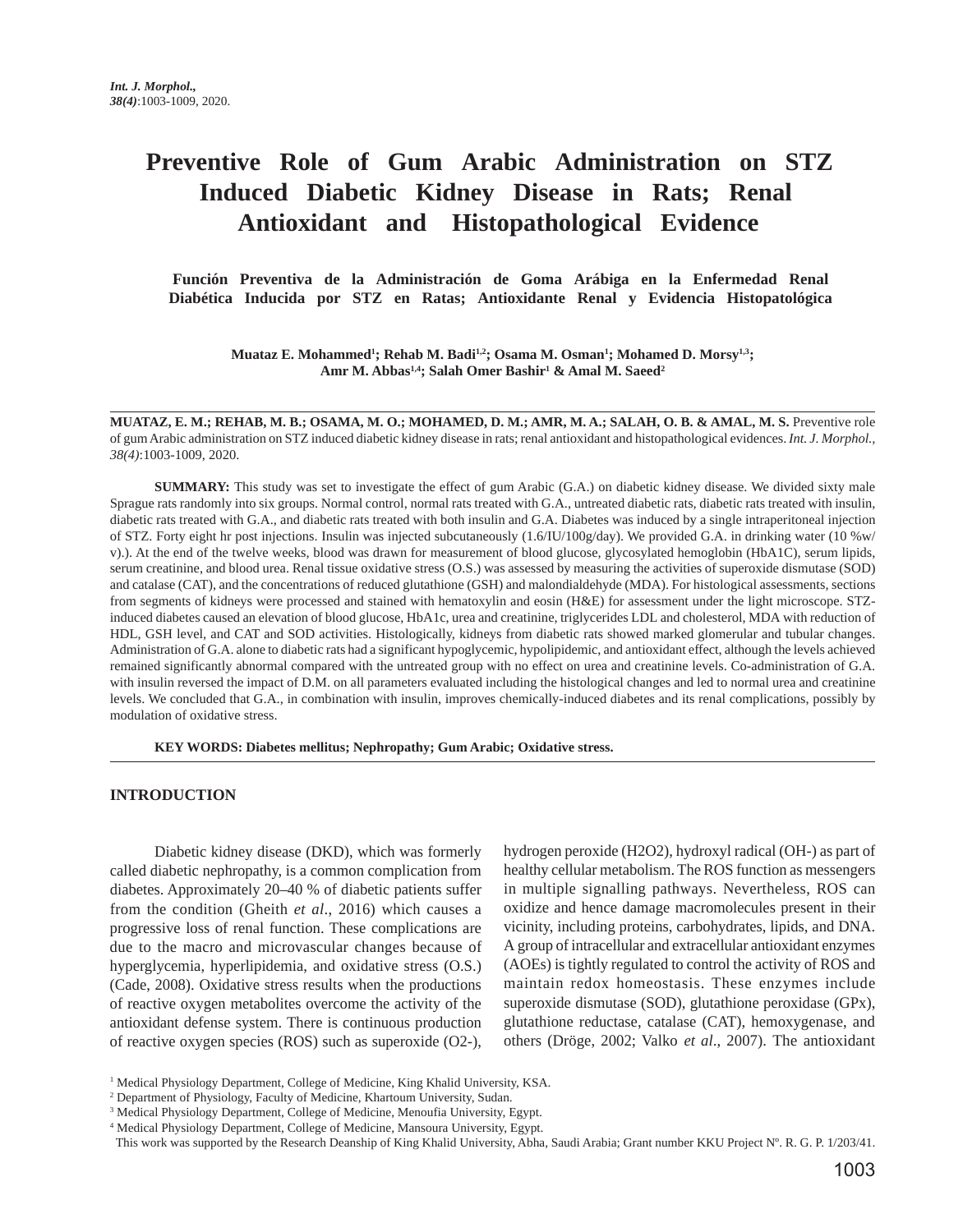defense system also includes non-enzymatic antioxidant compounds such as glutathione (GSH), alpha-tocopherol (vitamin E), ascorbate (vitamin C), and Beta-carotene. Oxidative stress develops when the production of ROS exceeds its clearance by elements of the antioxidant defence system.

Over the years, it became clear that increased O.S. may lead to the development and progression of a vast number of diseases and disease-associated complications, including metabolic, degenerative, inflammatory, autoimmune and malignant diseases (Ghezzi *et al*., 2017). These discoveries were naturally paralleled by attempts to treat or prevent O.S. associated diseases through boosting the antioxidant defence system.

Both clinical and experimental studies suggest that O.S. occupies a central role in facilitating the development and progression of diabetic kidney disease (Miranda-Diaz *et al*., 2016). Based on the central part of O.S. in the pathogenesis of diabetic nephropathy, scientists investigated the potential use of antioxidants in the management of diabetic nephropathy.

Gum Arabic (G.A.) is a dried, gummy exudate obtained from the stems and branches of Acacia Senegal and A. Seyal. It is widely used in the food and pharmaceutical industries. The joint expert Committee for Food Additives (JECFA) confirmed its safety for human consumption (Phillips, 1998). Although GA was assumed to be an ''inert" substance, during the last two decades, it became evident that G.A. has other actions, including an antioxidant effect (Calame *et al*., 2008; Ali *et al*., 2013; Nasir, 2013; Kaddam *et al*., 2017).

Our study aimed to investigate whether G.A. can serve as a nephron-protective dietary supplement in diabetic patients, and if this action involves improving diabetes mellitus induced O.S. in renal tissue. We used rats injected with streptozotocin as a model for diabetes.

# **MATERIAL AND METHOD**

Sixty male Sprague-Dawley rats weighing 270 grams were included in this study. Rats were fed on a standard chow diet and had free access to drinking water or water containing GA 10 % w/v when indicated. All procedures of animal handling were conducted according to the National Institute of Health's Guide for the Care and Use of Laboratory Animals.The Scientific Ethics Committee of King Khalid University approved the research protocol. We divided the rats into six groups of 10 rats each. The groups were as follows: Control group (C.N.): normal rats injected once intraperitoneally (I.P.) with freshly prepared citrate buffer. (CN+GA) group: normal rats received a single I.P. injection of citrate buffer and received G.A. in drinking water (10 %w/v) daily for 12 weeks. (D.M.) group: Diabetic rats that neither received insulin nor G.A. (DM+Ins) group: Diabetic rats administered a single daily dose of subcutaneous insulin (1.6/IU/100 g). (DM+GA) group: Diabetic rats that received G.A. in drinking water  $(10\ \text{W})(v)$ . (DM+Ins+GA) group: Diabetic rats that received concomitant insulin and G.A.

Diabetes mellitus (IDDM) was induced by a single I.P. injection of streptozotocin STZ (6.5 mg/100 g) in freshly prepared citrate buffer (0.1 M, pH 4.5) (Sigma Chemical Company, USA). The control groups were injected once with the vehicle citrate buffer. D.M. was verified by measuring blood glucose in retro-orbital blood samples collected 48 hours following STZ injection. Rats with a non-fasting blood glucose level of ≥200mmol/L were considered diabetic.

G.A. powder was purchased from Dar Savanna Sudan (http://www.darsavanna.net). G.A. was dissolved in tap water to obtain a solution of 10 % w/v. G.A. solution was provided to rats as drinking water and was refreshed every 48 hours. The daily intake corresponded to a dose of approximately 20 g/kg body weight /day

Insulin used in the study was Humulin 70/30 (70 % human insulin isophane suspension and 30 % human soluble insulin injection [rDNA origin]). Insulin was given to rats subcutaneously in a single daily dose of 1.6 IU/100 Kg body weight at 05:00 pm

At the end of the experiment (week 12), therats were anesthetized using diethyl ether. Venous blood samples were obtained from the tail, and then the rats were sacrificed by decapitation. Both kidneys were quickly removed, washed with phosphate-buffered saline (PBS), pH 7.4, containing 0.16 mg/ml of heparin to remove any red blood cells and clots. Parts of the kidneys were homogenized with an ultrasonic homogenizer, the Omni tissue homogenizer (Omni International, Gainesville, VA). The supernatant was taken and stored frozen at -40 °C until the time for determination of the renal levels of SOD, GSH, CAT, and MDA. The first three were used as markers for renal antioxidant activity and the last one as a marker for renal pro-oxidants.

Renal Homogenates (each ml contains 100mg of kidney tissue) were kept in separate tubes and stored at -40 ºC and used later for biochemical analysis.

For histological assessments, small segments of kidneys were fixed in 10 % buffered formalin and were processed for paraffin sectioning. Sections of about 5 mm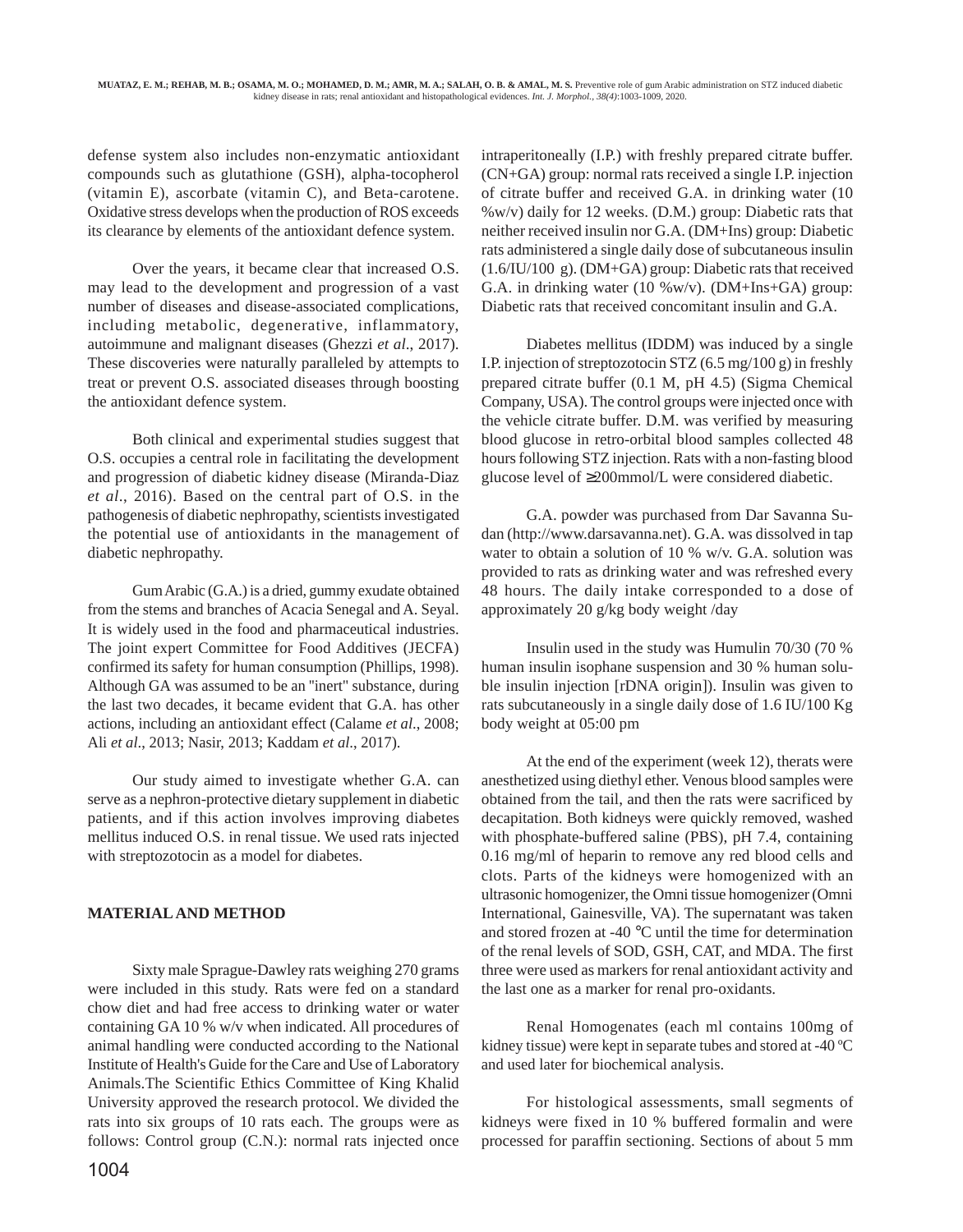width were stained with hematoxylin and eosin (H&E) for assessment under the light microscope.

Blood glucose level, HbA1c, Blood urea level, serum creatinine level, total cholesterol, triglycerides, low-density lipoprotein (LDL), very-low-density lipoprotein (VLDL), and high-density lipoprotein (HDL) were all measured using standard biochemical methods with specific kits.

Where (T.G.)/5 is an estimate of VLDL-cholesterol, values are expressed in mg/dL.

**Statistical analysis:** Data were analyzed using SPSS version 22 (IBM). Values were expressed as mean ± standard error of the mean (S.E.). Kruskal-Wallis test was used for multiple groups comparisons followed by the Man-Whitney U test for the comparison between two groups. P. values  $< 0.05$ were considered statistically significant.

## **RESULTS**

**Lipid profile.** Untreated diabetic rats had significantly increased total cholesterol (CHL), TGRs, and LDL and reduced HDL levels compared to healthy controls (Table I). Rats in (DM+GA) group showed a significant reduction in CHL and TGR levels (P=0.004 and 0.000 compared to (D.M.), but the new levels were still significantly higher than the normal control levels. Rats in (DM+Ins) group achieved normal levels of cholesterol and LDL. Rats in (DM+Ins+GA) group had normal levels of CHL, TGRs, LDL, and HDL.

**Renal functions.** Twelve weeks of G.A. supplementation did not affect serum urea and creatinine in normal control rats (Table I). Untreated diabetic rats had significantly increased blood urea and serum creatinine levels. Blood urea and serum creatinine in diabetic rats on either Insulin (DM+Ins) or G.A. (DM+GA) showed some reduction but were significantly higher compared to healthy controls.

Normal blood urea and serum creatinine were achieved in diabetic rats received insulin and gum Arabic (DM+Ins+GA).

**Histopathology:** (Fig. 1) Light microscopic pictures of renal tissues from control group (A) showed normal architecture of renal tissue, prominent Bowman's capsule, epithelial Cells and glomerular capillaries with normal tubular structures. Diabetic group (B) showed thickening of the basement membrane along with severe change in the density of mesenchyme, degeneration of glomerular capillaries, glomerular Hemorrhage with tubular dilation and necrosis. Insulin treated diabetic group (C) showed partial damaging of glomerular capillaries with less hemorrhage and the presence of injured dilated Bowman's capsule and less tubular dilation. Gum Arabic treated diabetic (D) group showed glomerular hypertrophy and partial damaging of glomerular capillaries with more hemorrhage and still damage of proximal and distal tubules than the insulin treated group. Gum Arabic and insulin treated diabetic group (E) showed normal kidney architecture in most of Bowman's capsules with intact epithelial cell and tubules structures and no hemorrhage

**Indices of diabetes mellitus:** (Fig. 2) Blood glucose levels: diabetic rats that received insulin alone (DM+Ins) or insulin and gum Arabic (DM+Ins+GA) were the only diabetic groups that had normal blood glucose at the end of week 12. HBA1c: Rats in (DM+ins) and (DM+GA) group had significantly lower levels of HbA1C compared to untreated diabetic rats (P=0.000), although the levels remained significantly higher when compared to the healthy controls  $(P=0.014, 0.000)$ respectively). Diabetic rats that received insulin and gum Arabic (DM+Ins+GA) group achieved normal levels of HbA1C.

**Indices of renal oxidative stress (Fig. 3):** The untreated diabetic group (D.M.) had significantly lower levels of the antioxidants SOD, CAT and GSH, and a higher level of the pro-oxidant MDA than the healthy control group (C.N.). Gum Arabic treatment for normal rats (C+GA) achieved a significant increase in the level of the antioxidant SOD and a significant reduction in the oxidant MDA.

Table I. The mean values  $\pm$  (SEM) of Lipid profile and renal function tests (n=10/group).

| Category                |                |                 |                     |                     |                     |                      |
|-------------------------|----------------|-----------------|---------------------|---------------------|---------------------|----------------------|
|                         | Control        | $C + GA$        | DМ                  | $DM + Ins$          | $DM + GA$           | $DM+Ins+ GA$         |
| Cholester of $(mg/dl)$  | $51.0 \pm 2.9$ | $35.1 \pm 1.3a$ | $92.8 \pm 6.6$ ab   | $53.4 \pm 2.5$ abc  | $66.9 \pm 2.5$ abcd | $47.8 \pm 1.6$ ce    |
| Triglycerides $(mg/dl)$ | $56.9 \pm 4.7$ | $36.2 \pm 3.3a$ | $269.0 \pm 29.9$ ab | $96.1 \pm 12.6$ abc | $104.0 \pm 6.0$ abc | $74.8 \pm 10.3$ abce |
| $LDL$ (mg/dl)           | $5.5 \pm 2.3$  | $7.4 \pm 0.12$  | $24.6 \pm 3.7$ ab   | $13.4 \pm 2.7a$     | $21.9 \pm 1.3$ ab   | $10.4 \pm 1.8$ ce    |
| $HDL$ (mg/dl)           | $30.3 \pm 2.8$ | $30.9 \pm 2.0$  | $16.9 \pm 1.7$ ab   | $20.7 \pm 1.6ab$    | $20.2 \pm 0.75$ ab  | $26.2 \pm 1.5$ cde   |
| Urea $(mg/dl)$          | $25.0 \pm 1.8$ | $30.2 \pm 2.0$  | $106.4 \pm 5.9ab$   | $52.3 \pm 2.4$ abc  | $87.5 \pm 9.1$ abd  | $34.4 \pm 3.6$ cde   |
| Creatinine $(mg/dl)$    | $0.6 \pm 0.03$ | $0.5 \pm 0.02$  | $1.0 \pm 0.11$ ab   | $0.9 \pm 0.1$ ab    | $0.8 \pm 0.03$ ab   | $0.6 \pm 0.04$ cde   |
|                         |                |                 |                     |                     |                     |                      |

C+GA= Control treated with gum arabic, DM= diabetic non-treated, DM+ Ins= Diabetic treated with insulin, DM+GA= diabetic treated with Gum Arabic, DM+Ins+GA= diabetic treated with insulin and Gum Arabic. a: significant compared with control group, b: significant compared with C+GA group, c: significant with DM group, d: significant compared with DM + Ins group e: significant compared with DM + GA group. P. values < 0.05 were considered statistically significant.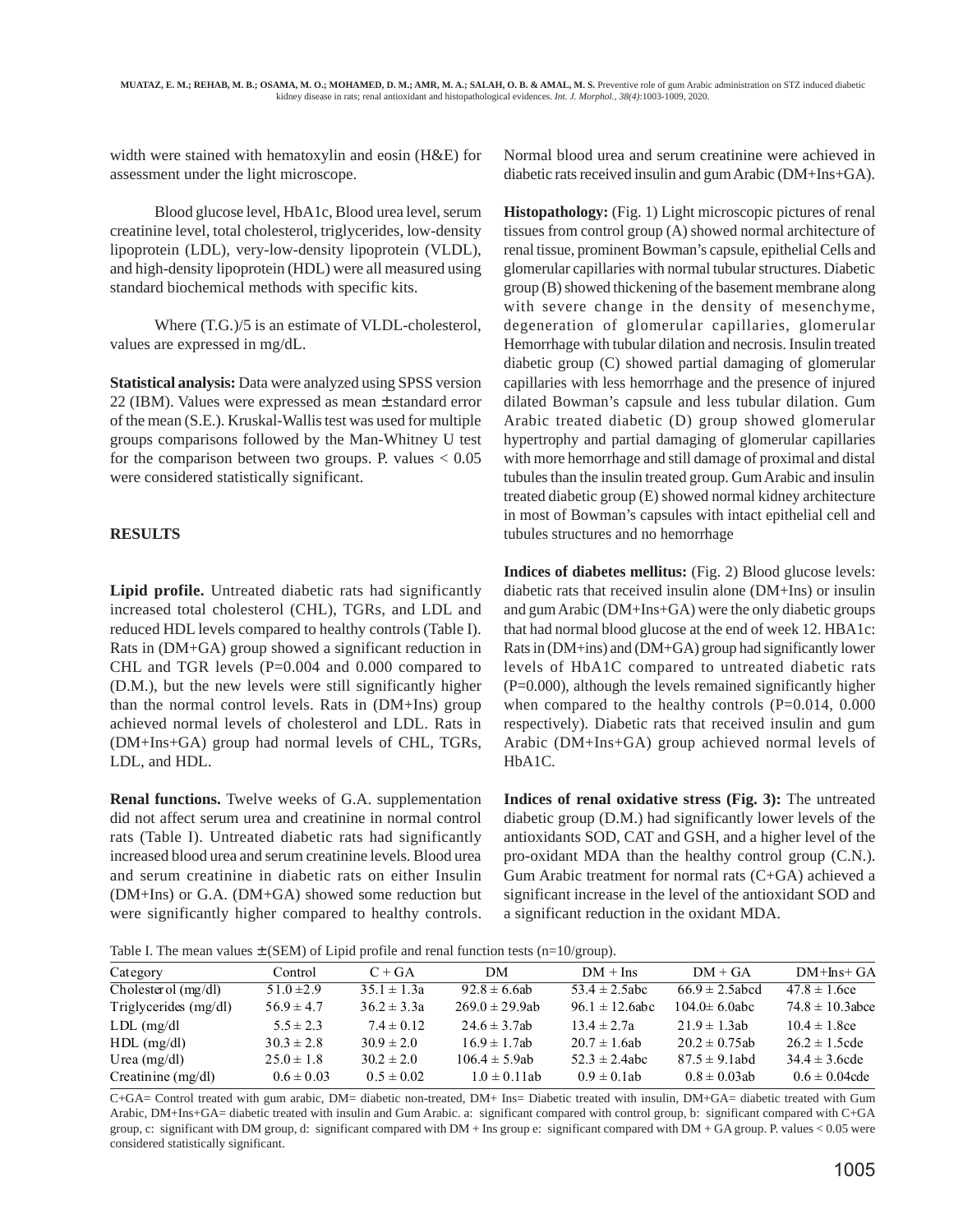

Fig. 2. The mean values  $\pm$  (SEM) of blood glucose (A) and HbA1c (B) (n=10/group). C: control group, C+GA = normal control on GA, DM: untreated diabetic group; DM+Ins+ Diabetics on insulin; DM+GA: Diabetics on GA; DM+Ins+GA: Diabetics on insulin and GA. a: significant compared with control group, b: significant compared with C+GA group, c: significant with DM group, d: significant compared with DM + Ins group e: significant compared with DM + GA group. P. values < 0.05 were considered statistically significant.

**SOD:** All treated D.M. groups (DM+Ins, DM+GA, and DM+Ins+GA) had significantly higher renal SOD activity in comparison to the untreated D.M. group. However, SOD activity was still significantly lower compared to the healthy control group. CAT: CAT activity in the renal homogenates of all four diabetic groups was significantly reduced compared with the healthy control group. The three treated D.M. groups; (DM+Ins), (DM+GA) and (DM+Ins+GA) were found to have significantly higher CAT activity compared to the untreated D.M. group.The (DM+Ins+GA) group had significantly increased renal homogenate CAT activity than the groups that received insulin (DM+Ins) or gum arabic alone( DM+GA). GSH: The three treated diabetic groups (DM+Ins, DM+GA, DM+Ins+GA) achieved significant increases in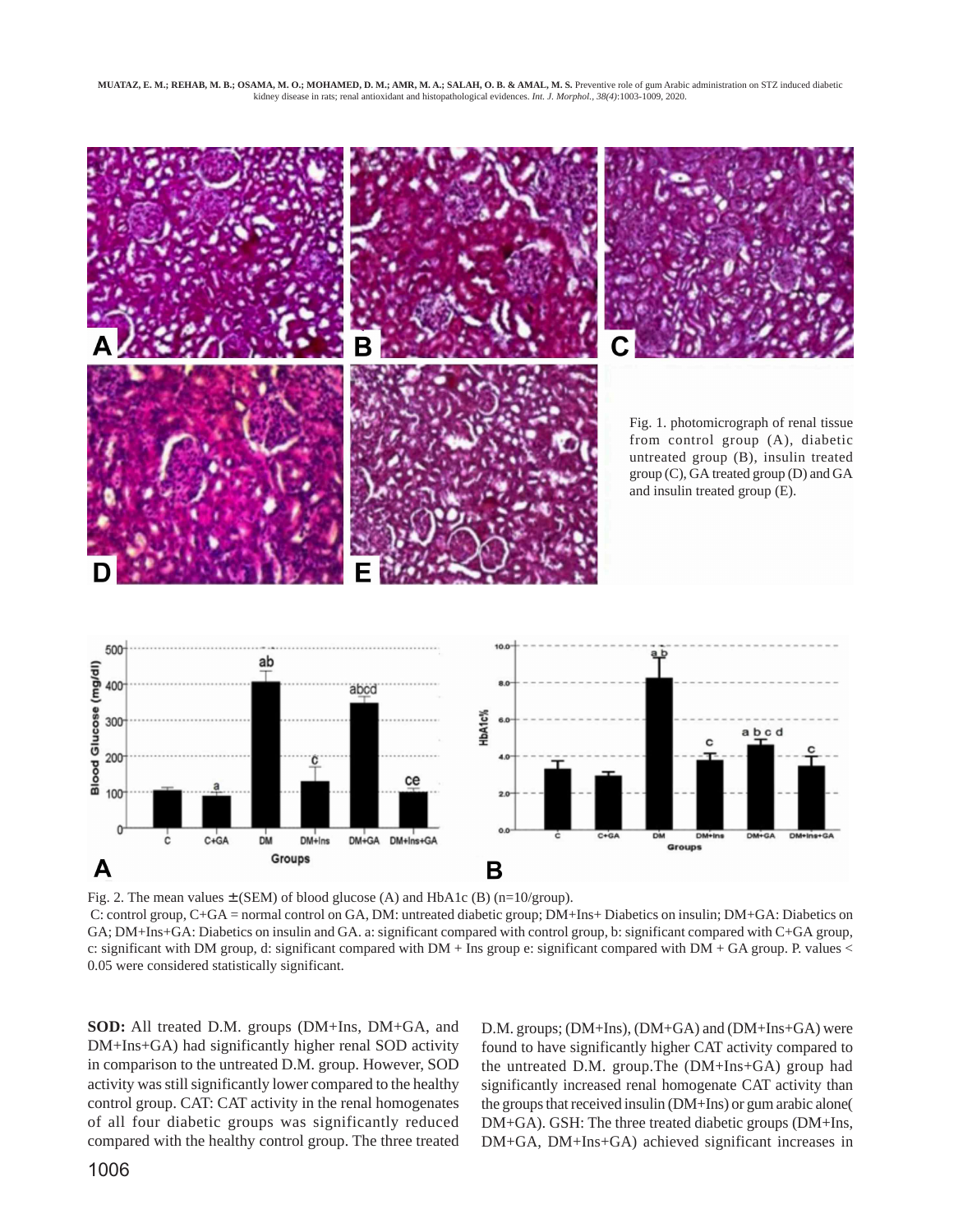#### **MUATAZ, E. M.; REHAB, M. B.; OSAMA, M. O.; MOHAMED, D. M.; AMR, M. A.; SALAH, O. B. & AMAL, M. S. Preventive role of gum Arabic administration on STZ induced diabetic** kidney disease in rats; renal antioxidant and histopathological evidences. *Int. J. Morphol., 38(4)*:1003-1009, 2020.



Fig. 3. mean values ± (SEM) of the activity of superoxide dismutase (SOD) (A), and levels of Catalase (CAT) (B), Glutathione (GSH) (C) and malondialdehyde (MDA) (D) in the renal homogenates of all groups (n=10/group). C: control; C+GA: control+GA; DM: diabetes mellitus; DM+Ins: diabetes mellitus+insulin; DM+GA: diabetes mellitus+gum Arabic; DM+Ins+GA: diabetes mellitus+insulin +gum Arabic. a: significant compared with control group, b: significant compared with C+GA group, c: significant with DM group, d: significant compared with DM + Ins group e: significant compared with DM + GA group. P. values < 0.05 were considered statistically significant.

GSH levels compared to untreated D.M. group. The GSH levels in therenal homogenates of rats in (DM+Ins+GA) group were significantly higher by 50 % compared to rats in (DM+Ins) group (P=0.003). Renal-GSH activity in (DM+Ins) group was similar to GSH activity in (DM+GA) group. Renal-GSH level in diabetic rats in (DM+Ins+GA) group was within the normal range. MDA: MDA levels were significantly lower in (DM+Ins), (DM+GA), and (DM+Ins+GA) groups. MDA levels reported in (DM+GA) group were similar to MDA levels reported in (DM+Ins) group. Renal tissue MDA level in (DM+Ins+GA) group was 30 % less than in (DM+Ins) group (P=0.004) and was similar to levels reported in the healthy untreated control rats.

#### **DISCUSSION**

Diabetic kidney disease (DKD) is the most common reason for progressing to end-stage renal disease and is the single strongest predictor of mortality in patients with diabetes (Reidy *et al*., 2014). In this study, we evaluated the effects of gum Arabic (G.A.) in the development of DKD on STZinduced diabetes in rats. G.A. was used in this study because it was found to have an antioxidant property (Ali *et al*., 2009). Moreover, gum Arabic was found to be safe for humans' consumption and does not change the food properties.

This study observed that the induction of diabetes in our experimental rats led to the development of DKD, as evidenced by the significant rise in both creatinine and urea levels. The untreated diabetic rats also showed significant hyperglycemia, dyslipidemia, and increased oxidative stress. These factors contribute to the development of DKD, as suggested by previous studies (Reidy *et al*.). Our light microscopic investigations confirmed the development of DKD (Fig. 3). Targeting these abnormalities may lead to the prevention of the development of DKD.

The results of the present study indicated that the administration of G.A. to STZ induced diabetes in rats significantly improved the adverse metabolic effects of diabetes and protected against the development of DKD. G.A. treatment resulted in better glycemic control, improved lipid profile, as well as oxidative stress markers, compared with untreated diabetic rats. However, normalization of the renal functions in diabetic rats was only observed on rats that received concomitant administration of G.A. and insulin. The histopathological changes observed in the diabetic group were partially improved by either administration of insulin or GA alone. Complete reversal of the pathological changes was seen only in kidney tissues from diabetic rats that received concomitant administration of insulin and GA.

Oxidative stress is the common link for the major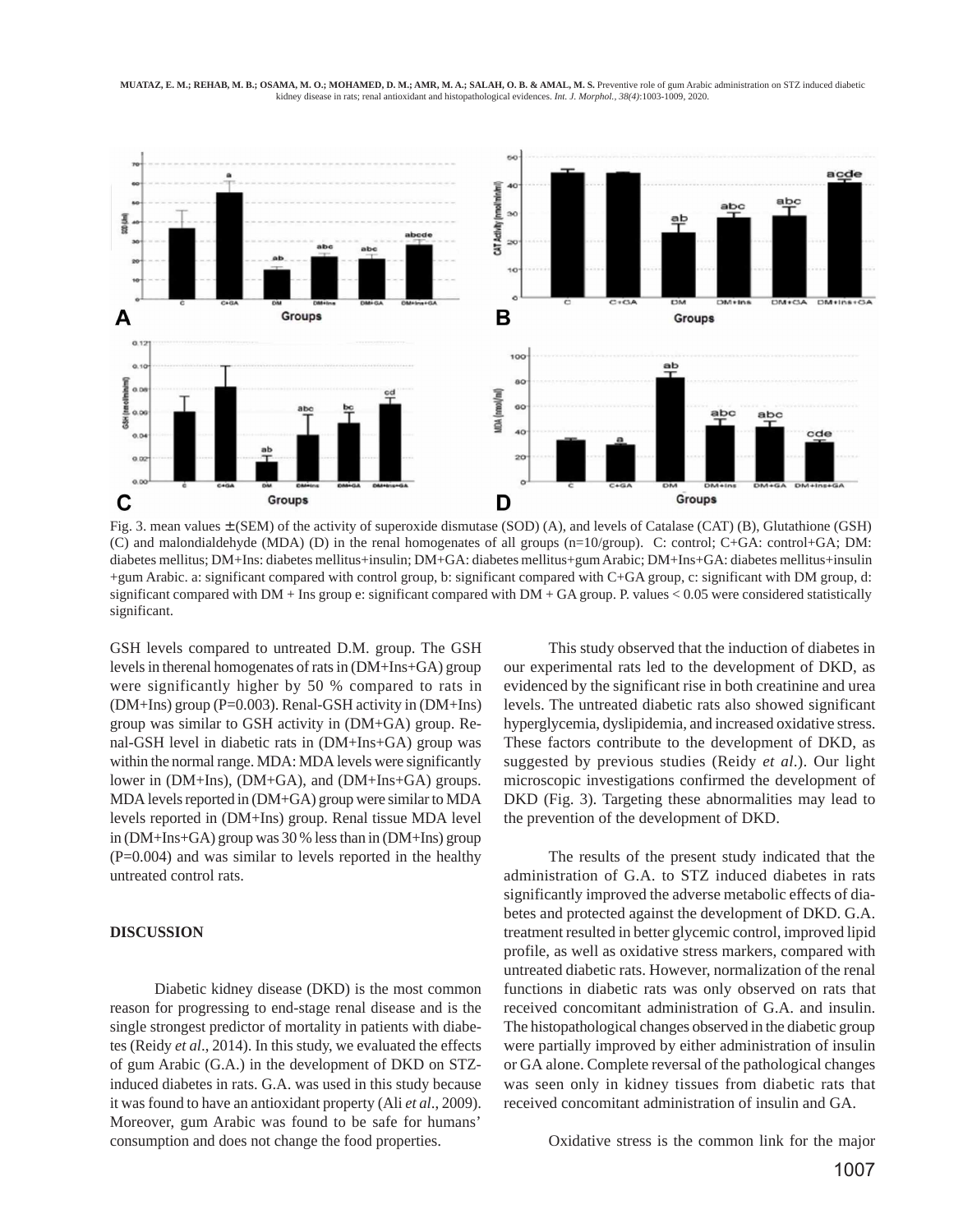pathways involved in the development and progression of diabetic micro and macrovascular complications of diabetes (Kashihara *et al*., 2010).The increased O.S. in renal tissue can disturb cellular function through inducing conformational changes in proteins, lipids, carbohydrates, and DNA. Furthermore, ROS promotes pro-inflammatory and pro-fibrotic responses in renal tissue by activatingredoxsensitive pathways that lead to the structural changes characteristic of DKD (Lee *et al*., 2003). Induction of diabetes in our study increased oxidative stress as marked by the high MDA and decreased GSH, CAT, and SOD levels. Therefore, it was not surprising that the untreated diabetic rats in the current study developed reduced renal function during the 12 weeks of the experiment, as evidenced by the elevated levels of their blood urea and serum creatinine.

G.A. administration ameliorated the oxidative stress in all diabetic and healthy control rats. Different ways may have produced the antioxidant effect of G.A. in our study; a direct antioxidant, hypoglycemic effect, and lipid-lowering effect. G.A. was reported to have a direct antioxidant effect. It protected the kidneys from the nephrotoxic effect of gentamicin and mercuric chloride, two agents known to induce renal damage through increased O.S mechanisms (Al-Majed *et al*., 2002; Gado & Aldahmash, 2013). In addition, G.A. treatment significantly reduced the production of superoxide radicals and increased renal GSH content and SOD activity in rats with adenine induced chronic renal failure (Ali *et al*., 2013). In this study, we detected the antioxidant activity of G.A. in the renal tissues of normal control rats, where G.A. treatment significantly increased SOD activity and reduced lipid peroxidation in the renal homogenates. This effect was independent of changes in blood glucose.

Hyperglycemia is a major cause of increased O.S. in diabetes. The level of lipid peroxidation products such as MDA was directly related to the level of hyperglycemia (Manohar *et al*., 2013). Chronic hyperglycemia promotes the progression of cell injury and end-stage renal disease by triggering oxidative stress and inflammation (Amorim *et al*., 2019). Our study confirmed the hypoglycemic effect of G.A. reported by Babiker *et al*. (2017). G.A. administration improved glycemic control in our diabetic rats but remained significantly higher than the healthy control group.

Either isolated G.A. or insulin treatment caused a significant improvement in the redox status of the diabetic kidney. Both methods significantly increased SOD and CAT activities, increased GSH level, and reduced MDA concentrations in the renal homogenates of diabetic rats. Interestingly, both ways had equal efficiency in achieving these changes. Nevertheless, it is essential to point out that in insulin treated-rats, blood glucose level was normal, but G.A. -treated rats still suffered from hyperglycemia and had increased HbA1C levels. This observation, together with the fact that G.A. improved renal redox status in the healthy kidney, supports that the G.A. antioxidant effect in diabetes was not very dependent on controlling glucose concentration and involve different mechanisms than that of insulin. Therefore, the antioxidant effect of G.A. and insulin can act synergistically to reduce O.S. in renal tissue. Indeed, when G.A. was co-administered with insulin, renal tissue MDA concentration decreased by 30 % compared to its level in the renal homogenates of diabetic rats on isolated insulin treatment. Also, there was a 28.3 % increase in SOD activity, a 43.5 % increase in CAT activity, and a 50 % increase in GSH level.

Studies have shown that hyperlipidemia increases the plasma levels of oxygen free radicals by reacting with lipids, proteins, and DNA to produce oxidized compounds, such as MDA (Prasad & Kalra, 1993).In hyper-cholesterolemic rabbits, oxidative stress was reduced by lipid lowering based on dietary intervention in the absence of drugs (Yang *et al*., 2008). Many polyphenolic compounds possess hypolipidemic activity. They have been shown to increase the fecal fat excretion and LDL receptor activity (Boruah *et al*., 2014). G. A. is a phenolic compound, which may also possess the same hypolipidemic action. Mohamed *et al*. (2015) documented a lowering effect of G.A. in hyperlipidemic patients. Our study supports this hypolipidemic effect of GA. Administration of G.A. to normal rats produced a significant lowering of T.G. and cholesterol. The same result was observed in the diabetic group treated with G.A. alone, but still, levels were higher than the healthy control group. However, the combined treatment with G.A. and insulin to diabetic rats achieved a healthy lipid profile. This favorable effect of G.A. on the lipid profile may have contributed to the reduction in the state of O.S. in the experimental rats.

In summary, the G.A. administration ameliorated the oxidative stress in diabetic rats. This effect may be through a direct antioxidant effect, the hypolipidemic effect, or a hypoglycemic effect. Adjunct administration of G.A. with insulin led to normalization of the metabolic effects associated with diabetes, namely hyperglycemia, dyslipidemia, and oxidative stress, and protects against the development of DKD.The contribution of each of these factors need more detailed studies.

In conclusion, given the safety of G.A., we recommend it to be added as a dietary supplement early on to diabetic patients. The long-term nephron-protective effects of G.A. administration needs to be studied.